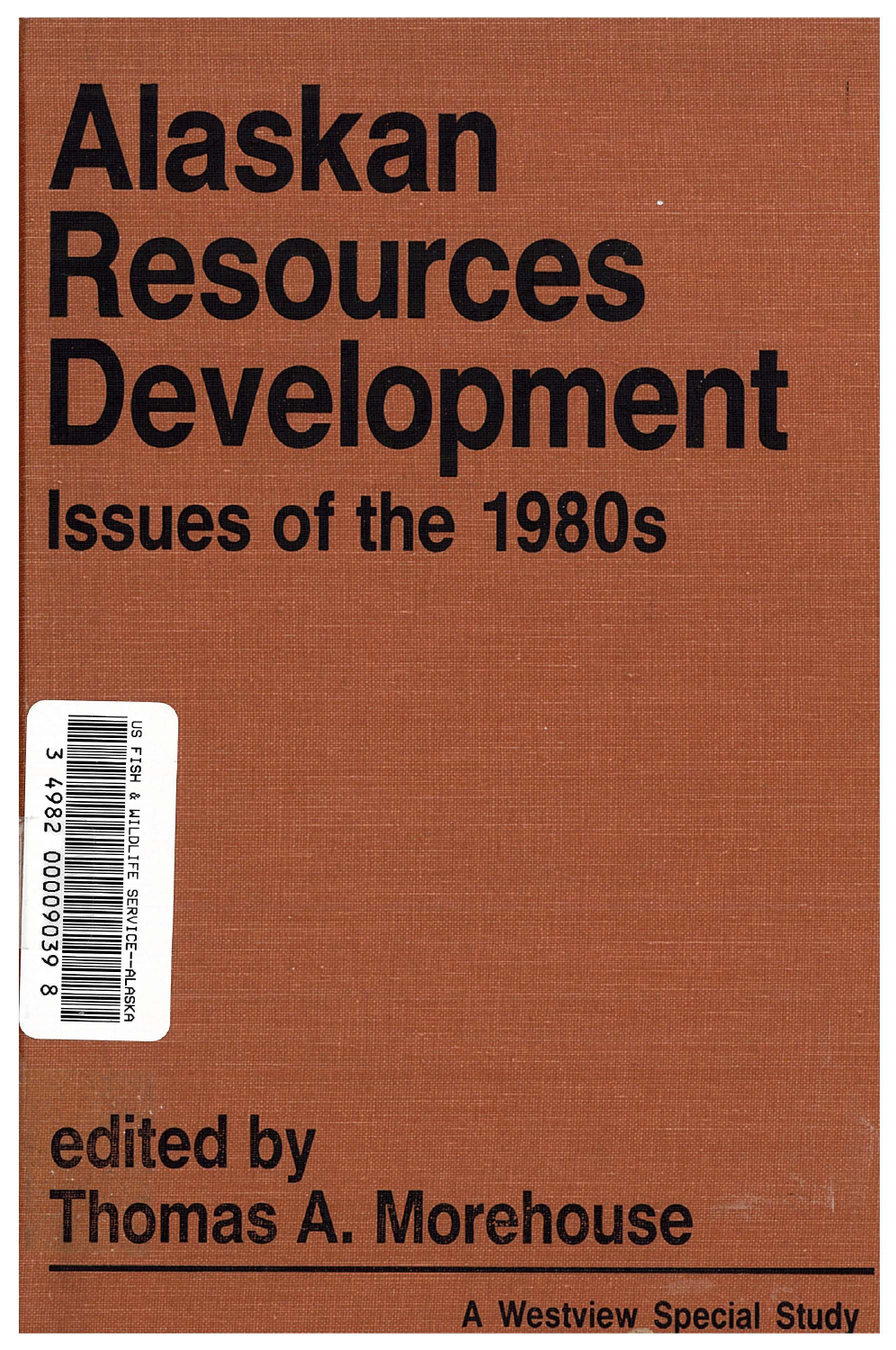#### **This document is copyrighted material.**

Alaska Resources Library and Information Services (ARLIS) is providing this excerpt in an attempt to identify and post all documents from the Susitna Hydroelectric Project.

This book is identified as APA no. 2626 in the Susitna Hydroelectric Project Document Index (1988), compiled by the Alaska Power Authority.

It is unable to be posted online in its entirety. Selected pages are displayed here to identify the published work.

The book is available at call number HC107.A45A592 1984 as part of the ARLIS Susitna collection.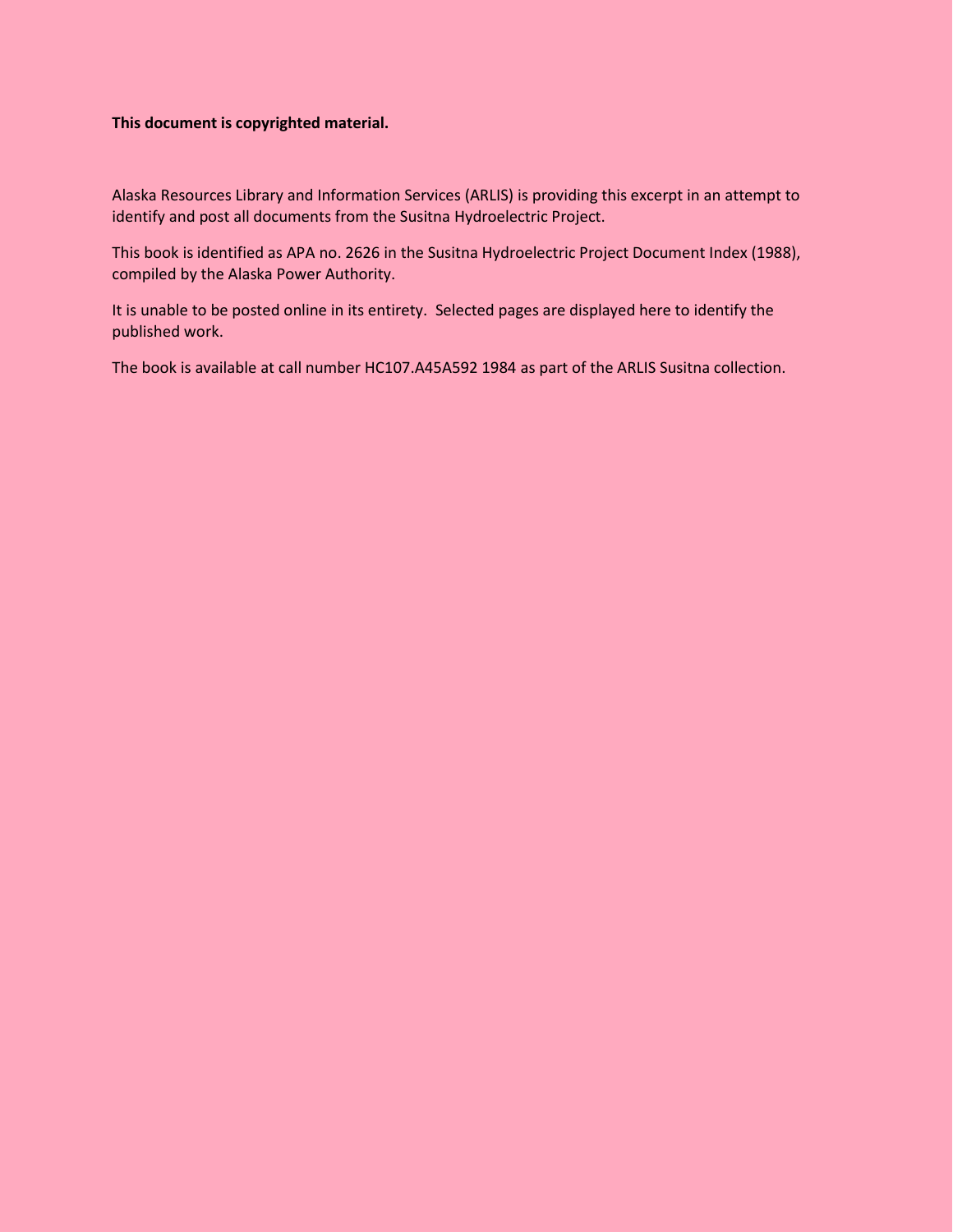## Alaskan Resources Development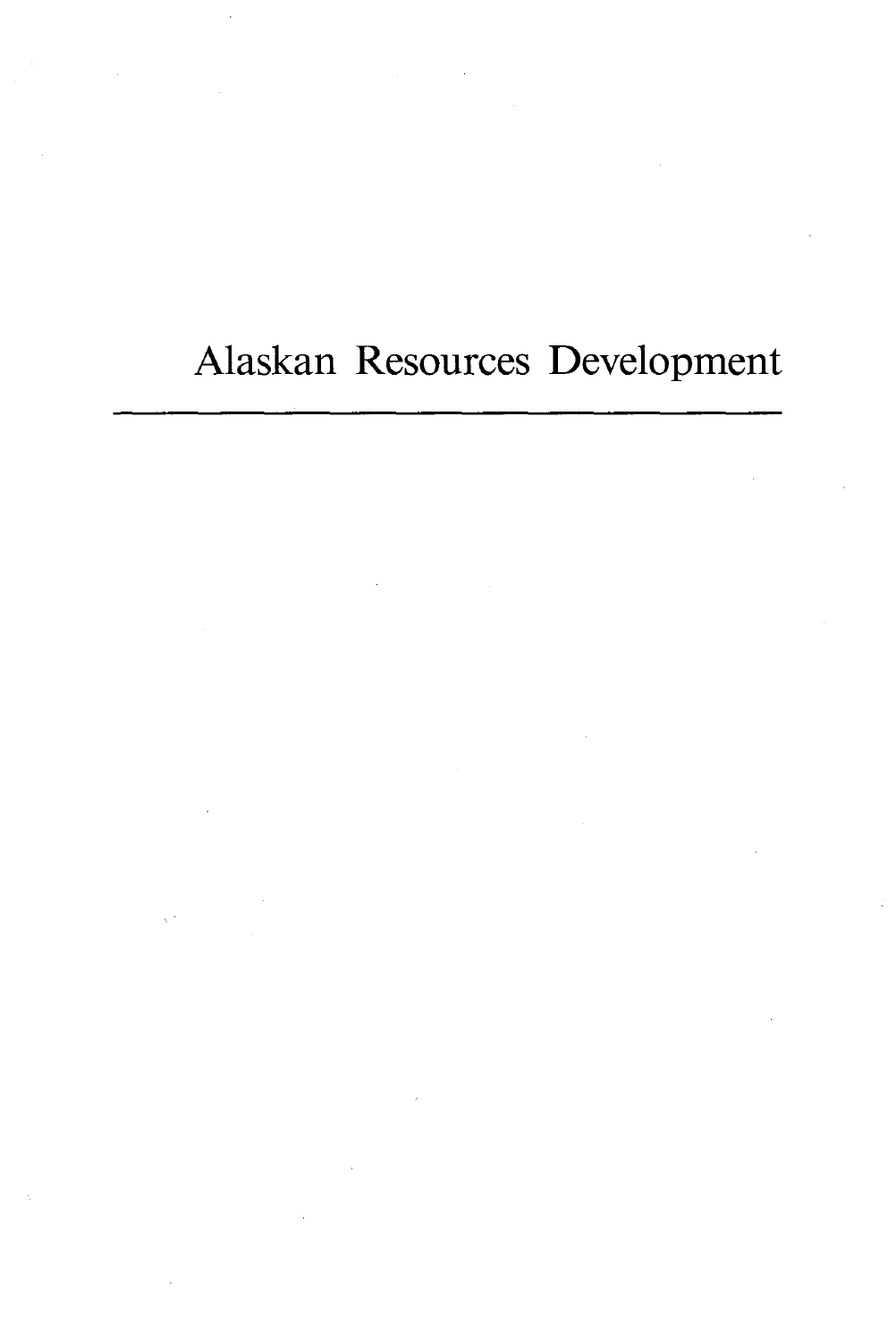# Alaskan Resources Development Issues of the 1980s

tJG */D}*  , P45 *A5 '12* 

edited by Thomas A. Morehouse

Westview Press / Boulder, Colorado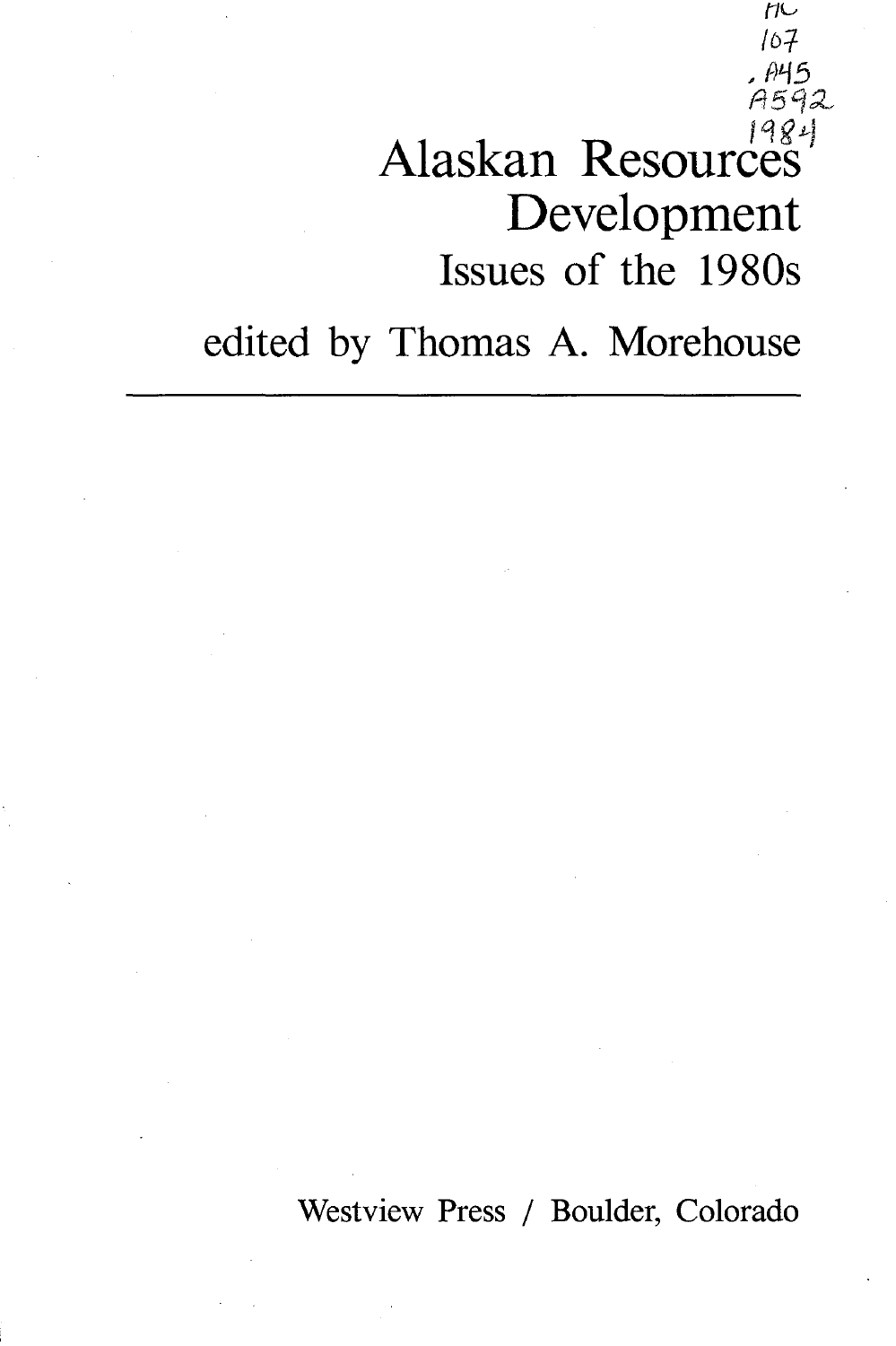All rights reserved. No part of this publication may be reproduced or transmitted in any form or by any means, electronic or mechanical, including photocopy, recording, or any information storage and retrieval system. without permission in writing from the publisher.

Copyright © 1984 by Westview Press, Inc.

Published in 1984 in the United States of America by **Westview Press. Inc.**  5500 Central Avenue Boulder. Colorado 80301 Frederick A. Praeger. President and Publisher

Library of Congress Catalog Card Number: 83-51157 ISBN: 0-86531-512-4

Composition for this book was provided by the editor Printed and bound in the United States of America

 $4 \t3 \t2 \t1$ 5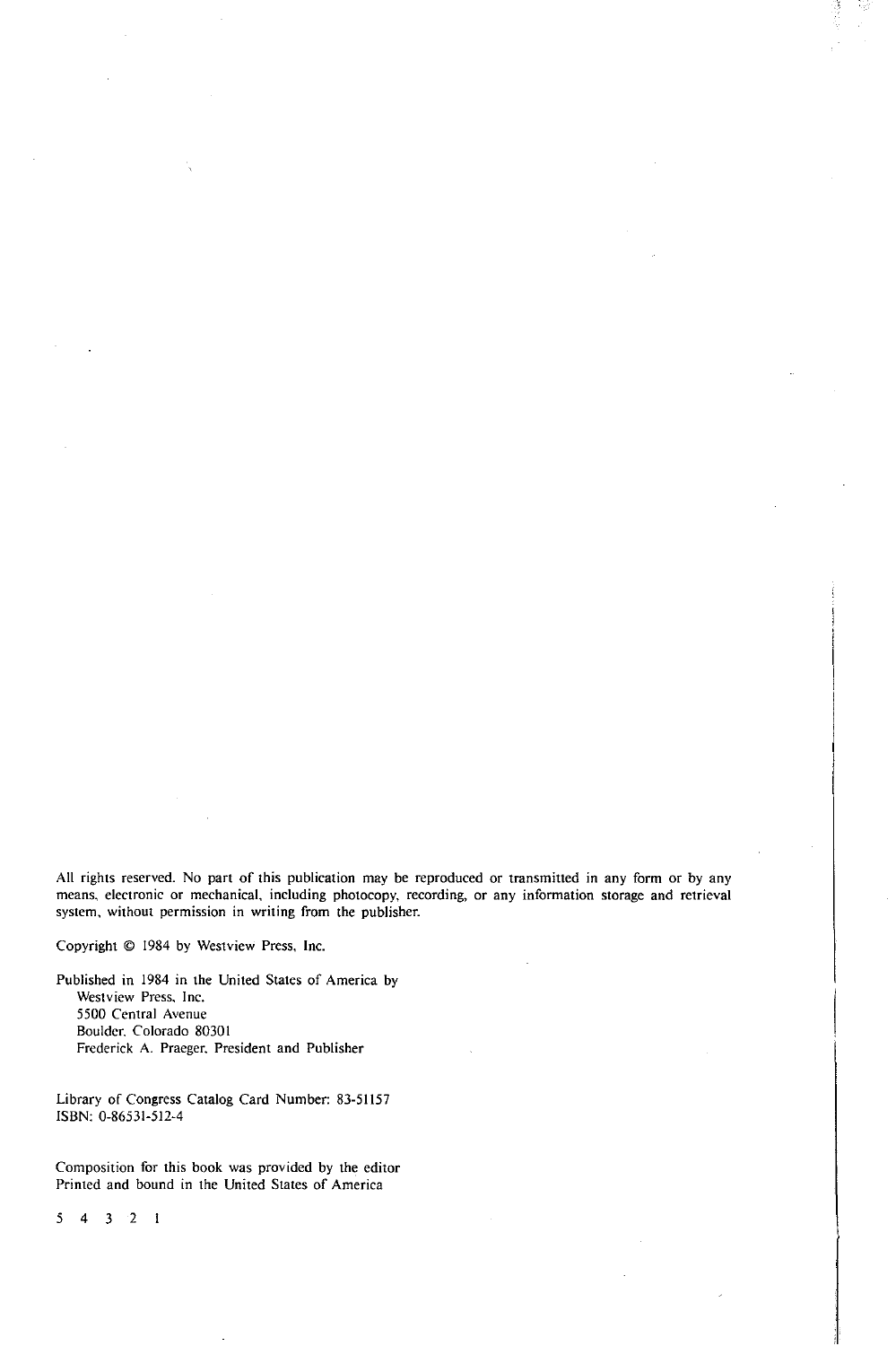## **Contents**

| 1              | <b>INTRODUCTION</b>                                                                                                                                                  |
|----------------|----------------------------------------------------------------------------------------------------------------------------------------------------------------------|
| $\overline{2}$ | EVOLUTION OF ALASKA LAND POLICY                                                                                                                                      |
| 3              | ALASKA'S PETROLEUM-BASED ECONOMY                                                                                                                                     |
| 4              | NONFUEL MINERALS AND COAL                                                                                                                                            |
| 5              | <b>RENEWABLE RESOURCES</b><br>$\textit{Matthew\ }D. \textit{Bernan}\ \ldots \ldots \ldots \ldots \ldots \ldots \ldots \ldots \ldots \ldots \ldots \ldots \ldots 105$ |
| 6              | <b>ENVIRONMENTAL ISSUES</b>                                                                                                                                          |
| 7              | RESOURCE DEVELOPMENT AND ALASKA WEALTH MANAGEMENT                                                                                                                    |
| 8              | <b>CONCLUSION: THE LIMITS OF POLICY</b>                                                                                                                              |
|                |                                                                                                                                                                      |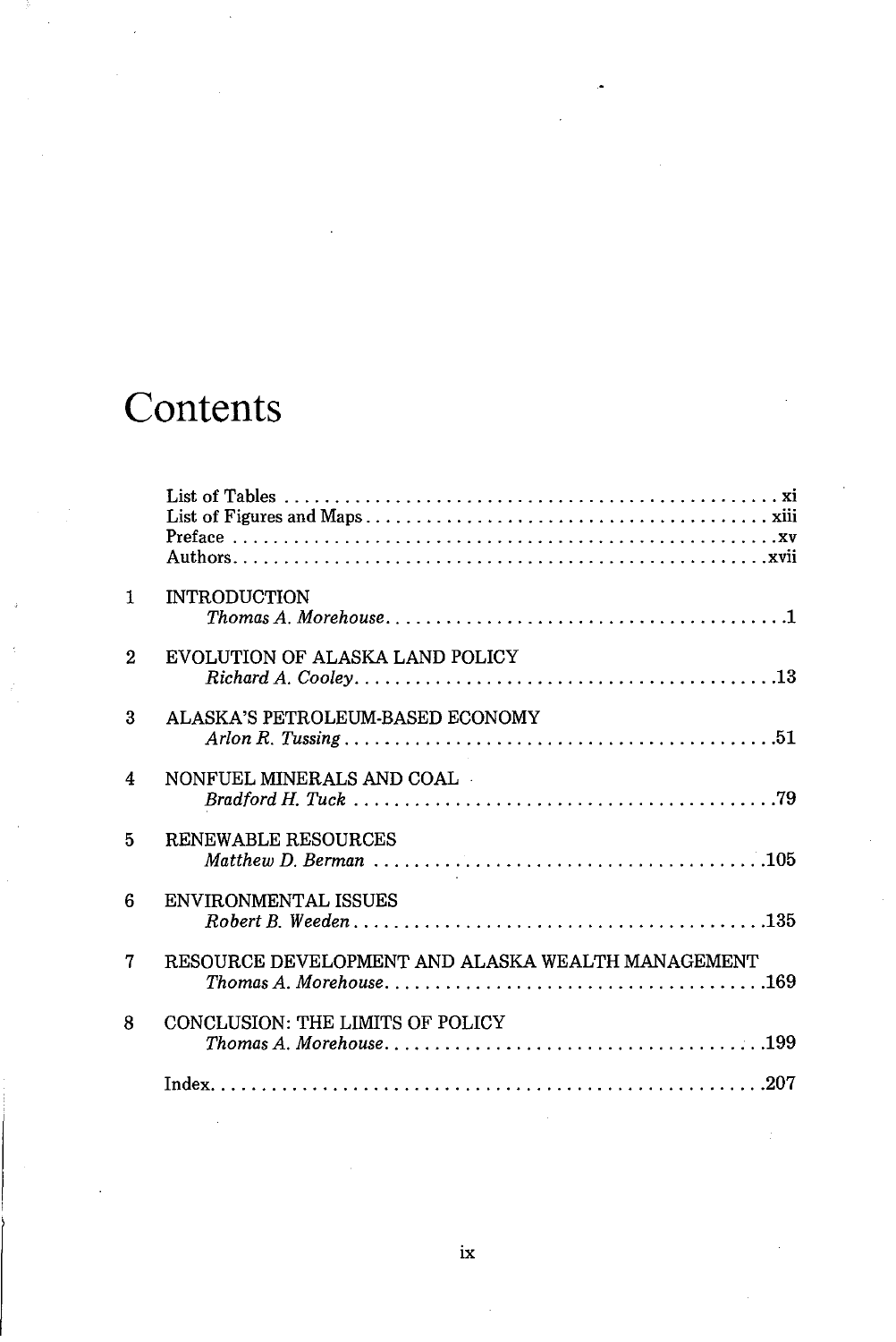## **Tables**

| 2.1<br>$2.2\,$     | Wilderness Designations in Alaska National Interest Lands                                                                            |
|--------------------|--------------------------------------------------------------------------------------------------------------------------------------|
| $2.3\,$<br>$2.4\,$ | Federal Lands in Alaska-Allowable Uses, 1982 38<br>Restrictions on Commercial Land Use and Development on Alaska                     |
|                    |                                                                                                                                      |
| 3.1<br>$3.2\,$     | The Petroleum Industry in the United States, Texas, and Alaska, 1981  54<br>Status of Ten Largest Oil Fields in the United States 56 |
| 4.1                | Metal Mining in Alaska: Reporting Units, Average Monthly Employment,                                                                 |
| 4.2                |                                                                                                                                      |
| 4.3                |                                                                                                                                      |
| 5.1                | Major Events in Growth of the Renewable Resource Bureaucracy                                                                         |
| 5.2                | Budgets of Federal Resource Management Agencies in Alaska,                                                                           |
|                    |                                                                                                                                      |
| 5.3                | State of Alaska, Management Costs for Renewable Resources.                                                                           |
| 6.1                | Alaska Habitat Preservation Budget, U.S. Fish and Wildlife Service,                                                                  |
|                    |                                                                                                                                      |
| 6.2                | Habitat Protection Budget, Alaska Department of Fish and Game,                                                                       |
| 6.3                | Summary of Eight Major Environmental Issues in Alaska in the 1980s155                                                                |
| 7.1                | State General Fund Appropriations, 1971-1983177                                                                                      |
| 7.2<br>7.3         | Government Employment in Alaska, 1970-1982. 179<br>State Revenues Saved and Spent, 1977-1983 180                                     |
| 7.4                | The Spending Limit and Available State Revenues, 1984-1998182                                                                        |
| 7.5                |                                                                                                                                      |
| 7.6                |                                                                                                                                      |